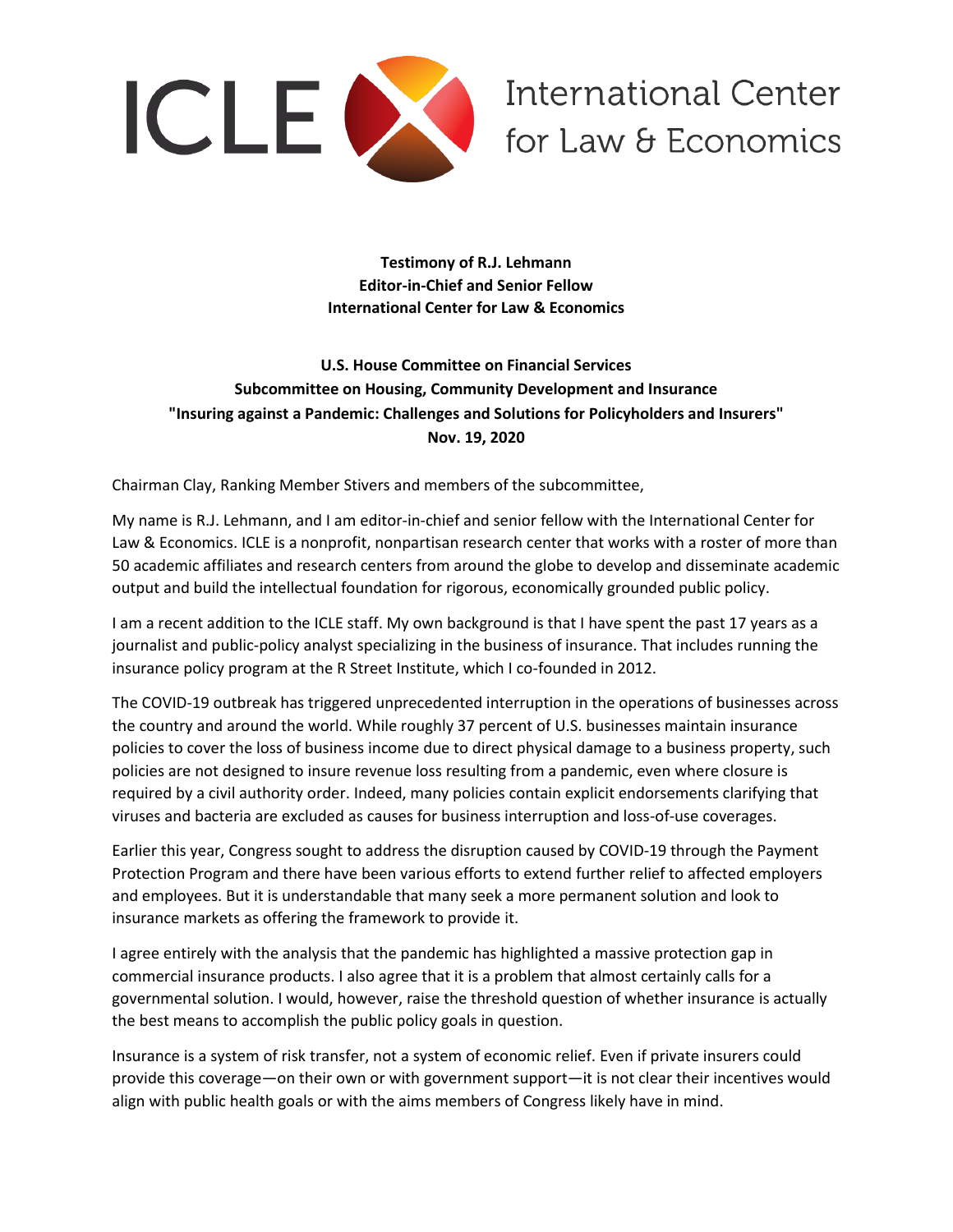I would urge the subcommittee and Congress generally to proceed deliberatively before erecting structures that may not prove to be well-suited to the crisis we are currently experiencing, much less unforeseen future crises whose nature and scope we cannot know. In sum, do not legislate for the next pandemic when we are still in the midst of dealing with the current one.

### **ARE PANDEMICS INSURABLE?**

In the business of insurance, there are certain general characteristics that determine whether it is possible, in theory, to insure a given risk. These include having a large number of similarly exposed individuals and having losses that are reasonably predictable. A textbook example of an uninsurable risk would be intentional acts, such as arson. You could not transfer to an insurer the risk that you will burn down your own home, because that risk is fully within your control.

Business interruption caused by a pandemic is not uninsurable in the same sense that intentional arson is uninsurable. There were insurance products available to cover loss of business income due to viral contagion before COVID-19 hit our shores, although clients' interest in those products was reportedly fairly limited. There are still products that offer such coverage now, although the price of coverage has gone up significantly. On the micro level, for any given insurer and any given insured, viral business interruption is an insurable risk.

The problem is at the macro level. There is only a limited amount of capital that insurers would be willing to devote to a risk like pandemics. Some insurers will write some coverage. They might, for instance, cover a restaurant's risk of food spoilage resulting from an extended shutdown. But they will not and should not gamble their entire balance sheets. And the capacity that the global insurance and reinsurance industry would ever be willing to devote to this risk cannot possibly match its unique scale.

In this macro sense, for a risk to be insurable, it must be possible to manage it through careful underwriting and diversification. Global pandemics make that impossible. They hit every business sector and every geographical region simultaneously. They even degrade the invested assets insurers use to back up their promises. In a scenario where half the global economy shuts down overnight, there is no world in which the insurance industry can single-handedly carry the other half on its back.

The only entity with the financial resilience, the balance sheet and the risk tolerance to offer such assistance is the federal government itself.

# **MORAL HAZARD AND GOVERNMENT INSURANCE**

When I have appeared before this committee in the past, it has been to warn about the dangers of moral hazard that frequently accompany government intervention in insurance markets. The 50-yearold National Flood Insurance Program is a prime example of this danger. By providing insurance coverage to all comers at rates insufficient to match the level of risk, the NFIP encourages development in disaster-prone and environmentally sensitive regions.

While I remain disposed to skepticism about government insurance programs, I do not believe any of the proposals discussed here today—such as Rep. Maloney's Pandemic Risk Insurance Act (PRIA) or the joint-trades' Business Continuity Protection Plan (BCPP)—pose much, if any, risk of moral hazard. With or without insurance and with or without government support, there is likely nothing at all a business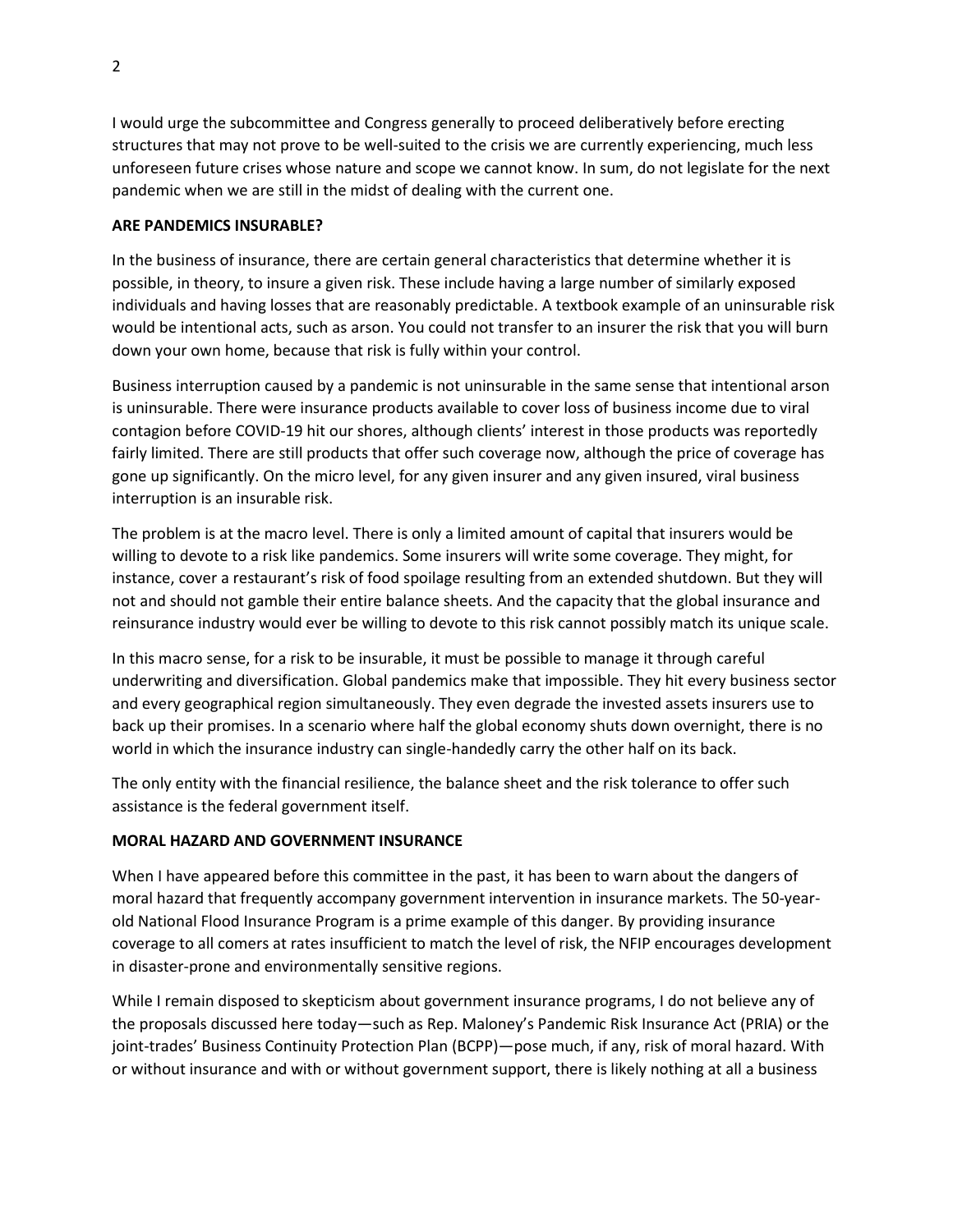owner could do to avoid the impact of a pandemic. Indeed, the greater threat is a business that would go out of its way to keep its doors open, despite the dangers that could result.

Which is not to say moral hazard is irrelevant to the pandemic or to how insurance responds to it. Business interruption is far from the only insurance coverage implicated by viral contagion. Most obviously, employers in nearly every state must provide, on a no-fault basis, workers' compensation coverage for illnesses contracted on the worksite or in the usual course of job duties. Businesses also obtain various commercial liability coverages that could be triggered if they breach a duty of care or otherwise recklessly cause foreseeable harm by exposing a customer or other third party to the virus.

Where a business is a potential nexus of contagion, we should want them to internalize that cost and to adjust their operations in the interest of better protecting public health. That could mean investments in mitigation, adaptation and prevention. It could mean making sure a worksite is well-stocked with personal protective equipment or that the spatial orientation is changed to reduce the risk of infection.

These casualty and liability lines of business exemplify how risk-based insurance rates can serve a regulatory function, providing price signals that encourage businesses to adopt those practices that best protect their employees and others. If Congress is to move forward with creating a federal insurance or reinsurance program to manage pandemic risk, I would strongly urge to focus tightly on the unique challenges of business interruption and not extend it to casualty and liability lines of coverage. It would be extremely unwise to extend public subsidies that could serve to encourage recklessness.

# **A MURKY ROLE FOR BUSINESS INTERRUPTION INSURANCE**

The approach proposed by PRIA is to graft coverage for pandemic risks onto the existing structure of business interruption coverage by providing a \$750 billion federal backstop for insurers who choose to participate, with the industry retaining only about 5 percent of the total risk. But only a minority of businesses—a little over a third—currently maintain business interruption coverage. Given that the program would be voluntary for insurers to offer and voluntary for insureds to purchase, it is reasonable to assume less than a third would ultimately elect to carry it.

Even for those who do, there are real questions about whether the sorts of claims we can reasonably anticipate policyholders to make would actually be paid. PRIA is a good faith attempt to extend coverage and avoid the sorts of claims disputes that have prompted hundreds of businesses to sue their insurance companies. The program may well extend coverage but there are some predictable areas of conflict that will almost certainly land policyholders back in court.

Business interruption and contingent business coverages are components of commercial property insurance policies. PRIA would ask participating insurers to vitiate standard contract language that excludes claims for viral pandemics. But that would not change a more fundamental presumption of any property insurance policy: that there must be demonstrable physical damage to the insured property.

To be sure, there are legal theories—some of them currently being tested in the courts—that business closures are necessitated by viral contamination of surfaces within the covered property. But whether that is applicable in any given case is going to depend both on the nature of the virus and the nature of the property. If contamination can be easily cured by wiping down surfaces, that is going to be an extremely limited claim. The reality is, creative legal theories aside, most business closures in this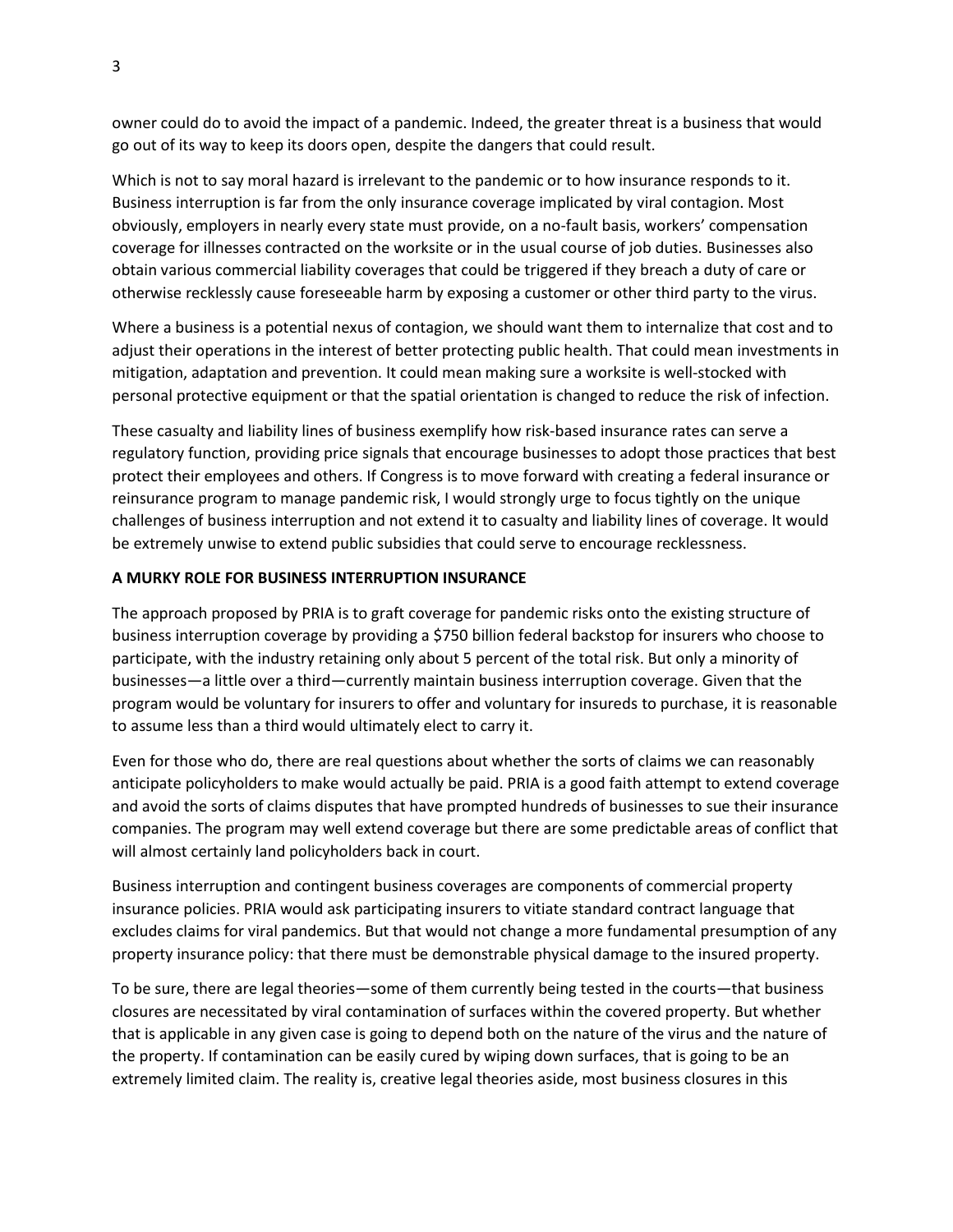pandemic have had nothing to do with potentially contaminated surfaces. They have instead sought to avoid transmission between people. That is not a risk covered by property insurance.

There is also the question of what triggers coverage. Both PRIA and the BCPP proposal tie coverage to public health emergency orders, such as mandated shutdowns. But the experience we have had in this pandemic shows why that is almost certainly insufficient. The initial wave of business closures did not come as a result of mandated shutdowns; they were in response to customers choosing to stay home. A number of states and localities never formally "shut down" businesses at all and yet still suffered precipitous drops in economic activity. As of October, after nearly all states lifted shutdown orders, airport traffic remained down 60 percent from before the pandemic and OpenTable restaurant reservations were down nearly 40 percent.

There is no "business is bad" insurance. Without some sort of external trigger, there is no cause to make a business interruption claim for a business that has merely been depressed, not interrupted.

Again, insurance is risk transfer, not economic assistance. It should give lawmakers pause that PRIA would represent a \$750 billion investment of taxpayer dollars in a program that two-thirds or more of businesses will not access, where many claims will still be denied and where the kind of loss that will be most commonly experienced by businesses does not and cannot constitute a claim.

# **WHY RISK-BASED COVERAGE MAY BE BAD**

A central argument for a public-private partnership to support business interruption insurance for pandemics is that, while the federal government can bring its balance sheet to bear, it does not have the insurance industry's expertise in modeling, managing and mitigating risk. I find myself in the uncomfortable position of critiquing that argument, given that it is one that I myself have made for the entirety of my career in public policy, whether the subject was flood insurance or crop insurance or terrorism insurance.

But it is important to ask: modeling, managing and mitigating the risk of what, specifically? In the case of business interruption insurance, it is not the risk of viral transmission. It is not even the risk of a pandemic, not quite. It is the risk of business closure as a result of a pandemic.

I mentioned earlier that I do not believe there is anything a business owner could do to avoid the impact of a pandemic. What they could do—what risk-based insurance might encourage them to do—is to avoid making a claim by refusing to shut their doors and by pressuring local leaders not to issue mandatory shutdown orders. From a public health perspective, that is the opposite of what we want to happen. And yet, we see it has happened. It is one reason we see the incoherent outcome that, in some cities, schools are closed while bars and restaurants are allowed to remain open.

Like any efficient insurance market, a risk-based insurance market for pandemic business interruption insurance would seek to align the incentives of the insured and the insurer. Among the ways this is generally accomplished is through deductibles, which discourage policyholders from making claims for shallow losses. More broadly, it is accomplished by matching premiums to the level of risk. For example, businesses that could continue operating remotely even in the midst of a pandemic are low-risk and would be offered the most affordable coverage.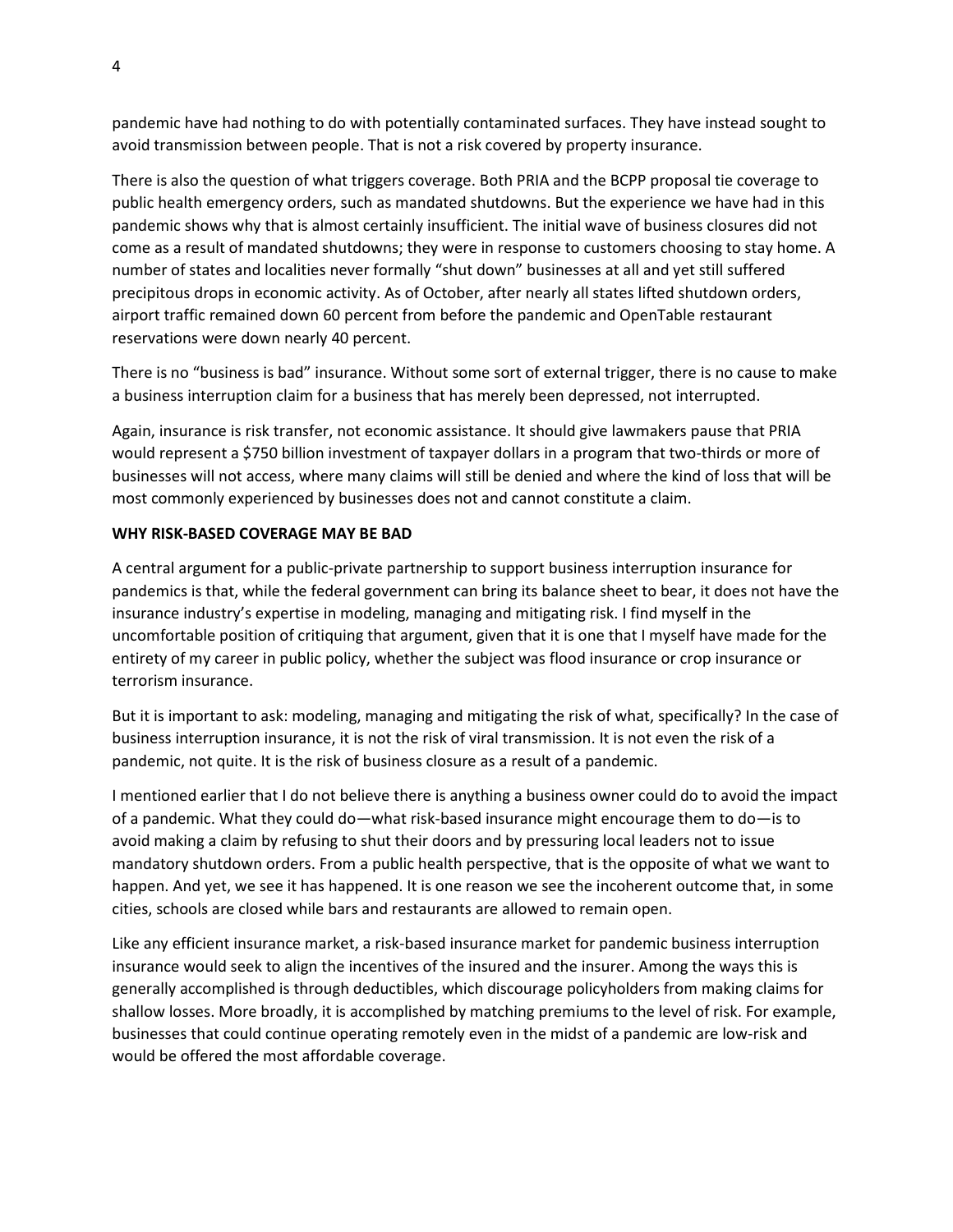On the other hand, risk-based insurance premiums for restaurants, gyms, theatres, barbers, manicurists—any environment where you have close personal contact with strangers or indoor mass congregations of people—would be punishingly expensive. Actuarial science is notoriously complex, but the basics of risk-based premiums are fairly simple: frequency times severity. The severity of a pandemic contagion, even if it happened just once a century, is so extreme that a risk-based premium could not be affordable for the overwhelming majority of small businesses—or even churches and social groups that rely on in-person human interaction. If they were forced to buy this coverage, many could simply no longer exist. That is not a socially desirable outcome.

The saving grace—the reason we would not likely see that outcome—is itself discouraging. Because the coverage would be voluntary, these sorts of businesses almost certainly would not take it up. Thus, the very businesses who have been hardest hit by this pandemic and would likely be hardest hit in any future one would remain the most exposed.

#### **LEARNING FROM THE CURRENT PANDEMIC**

Proposals like PRIA and the BCPP initially were put forward in the early days of the pandemic. The folly of imagining that lawmakers could have the foresight to craft structures that anticipate future pandemics is just how much has changed in the few months since those proposals were debuted.

I consulted with the insurance trades on the earliest drafts of what became the BCPP. I believe it was my idea to cap the maximum coverage the program would offer at three months of business income. Back in April, that seemed like a generous benefit. Seven months later, with caseloads breaking new records every day and a vaccine at least months away from broad distribution, it seems much less so.

PRIA was originally a \$500 billion proposal. It is now a \$750 billion proposal. But it is also clear that that amount, while a lot of money for a federal program, is not nearly enough for the scope of the problem. Moreover, PRIA is structured as a single pot of money. Were it in place during COVID-19, it may well have been completely depleted by the earliest phases of the pandemic, when the virus was contained largely to New York and New Jersey. By the time the second wave spread across the Sunbelt in June and July, there may have been nothing left, to say nothing of the third wave we are now encountering.

Any program that Congress does establish should follow some broad principles gleaned from our experience thus far with COVID-19. But we also should be humble about how much we still do not know even about the current pandemic, much less the next one.

The program should endeavor for broad participation, with a bias toward encouraging small businesses, nonprofits and community organizations to take part. Larger enterprises already have available to them a number of insurance options that small businesses do not, from the ability to create captive insurance companies to relatively easy access to bespoke products in the excess and surplus lines market. Indeed, our experience with the Terrorism Risk Insurance Act suggests we should be particularly skeptical of how large companies might use captives to game a structure like PRIA, including for tax-avoidance purposes, with the overwhelming majority of risk passed on to taxpayers.

If there is to be a premium or a participation fee for the program, it should be flat, not risk-based. One common concern of insurance markets is the problem of adverse selection. Because an insured has more information about their own risk than an insurer does, the riskiest businesses are also the most likely to buy coverage. While that is a problem for writing insurance profitably, the public health goals of